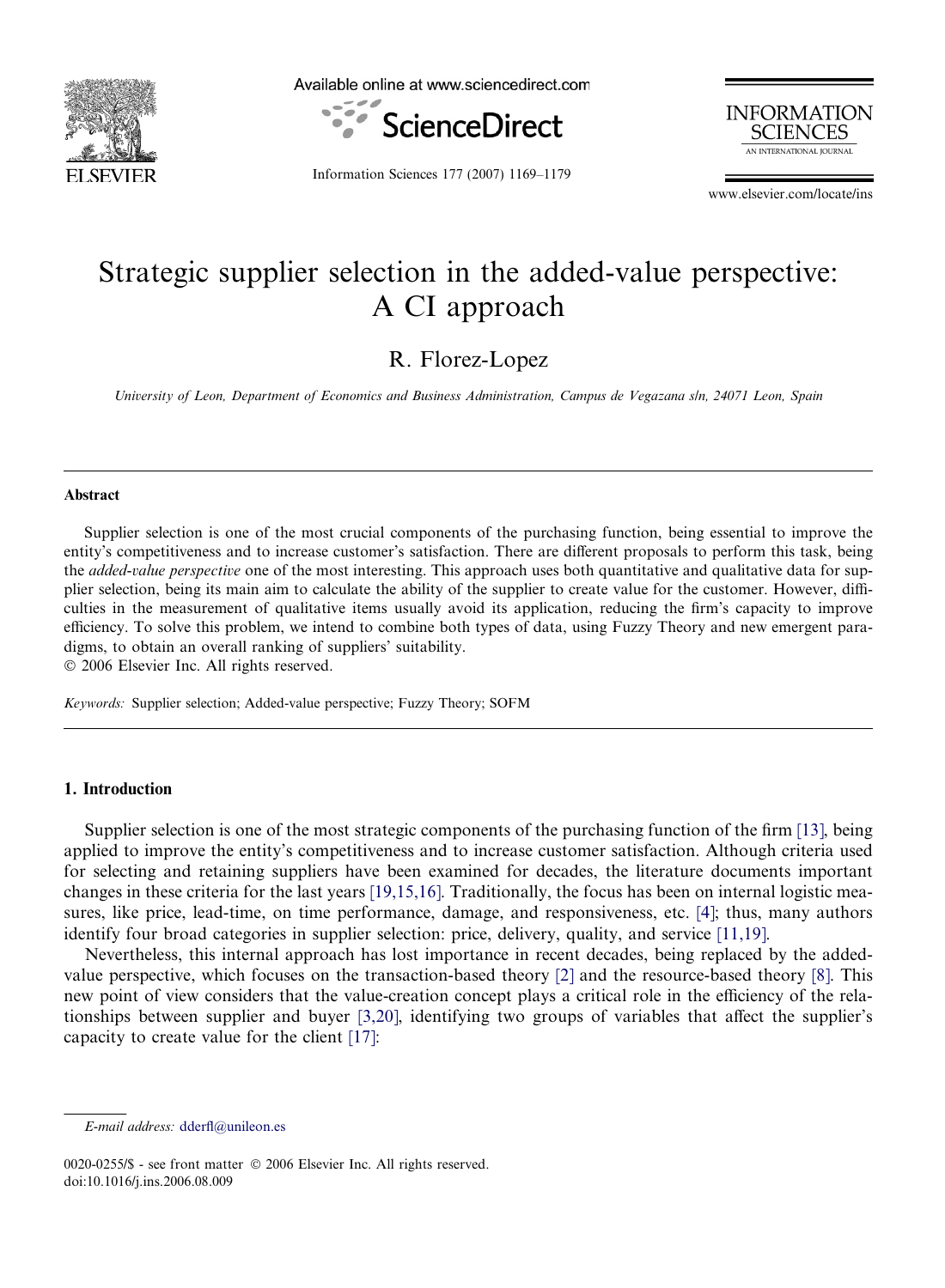- (1) Direct value variables, defined in a quantitative way: prices, quality mistakes or delivery items.
- (2) Indirect value variables, provided by relational factors, such as: cooperation [\[17\]](#page--1-0); commitment of resources [\[1\];](#page--1-0) trust [\[22\]](#page--1-0); customer orientation [\[18\];](#page--1-0) communication [\[17\];](#page--1-0) responsiveness [\[11\]](#page--1-0), and customized services and products [\[12\]](#page--1-0).

This second group has been identified as critical in many studies about business relationships [\[2,8\]](#page--1-0), being related with the reduction of conflicts among channels and the improvement of firm's performance [\[15,16\]](#page--1-0).

Despite the merit of added-value proposals, few firms have systematically assessed the value of suppliers, due to the difficulties in the measurement of the second group of qualitative and intangible variables [\[8,15,16\].](#page--1-0)

The absence of these qualitative attributes in suppliers' selection is not positive for the firm, which ''fail to identify where opportunities exist to increase competitiveness, customer value, and shareholder value'' [\[12, p. 1\].](#page--1-0)

We propose a new model of suppliers' selection that allows to combine both quantitative information (first group) and qualitative one (second group), also including the relative importance of each variable, using both 'crisp' and 'fuzzy' attributes [\[21\]](#page--1-0) (for the first and second group of variables, respectively), combining them through the 2-tuple model proposed by Herrera and Martinez [\[6\]](#page--1-0). Thus, we will get an overall ranking of suppliers without losing significant information.

Additionally, in order to get a graphical view of the relative position of sellers, a SOFM model will be developed, including in its construction the particular importance of analysed attributes.

### 2. The SOFM and the 2-tuple approach

Artificial Neural Networks (ANNs) are Machine Learning models that try to establish mathematical formulas about the structure of the brain, characterised by the learning through the experience and the mining of knowledge from multiple events. The architecture used in ANNs can be divided in different categories; the Self-Organising Feature Map (SOFM) proposed by professor Kohonen belongs to the competitive, unsupervised or self-organising models [\[9,10\],](#page--1-0) based on competition among neighbouring cells in the net. The model has two layers (Fig. 1):

(1) Learning or Training Stage: The ANN establishes the classes which will be used in the operation stage to classify new data. It is achieved through the successive analysis of different patterns: each time an individual  $x(t)$  is analysed, the net obtains a 'winner cell' c (the nearest neuron to the pattern);  $c = (c_1, c_2)$  will modify its *m* connections (weights) together to other neighbouring neurons:

$$
m_{i,j,k}(t+1) = m_{i,j,k}(t) + \alpha(t)h(|I - c|, t)(x_k(t) - m_{i,j,k}(t)), \text{ if } I \in N_c(t)
$$
  

$$
m_{i,j,k}(t+1) = m_{i,j,k}(t), \text{ if } I \notin N_c(t)
$$

where  $I = (i, j)$  is a cell, k is the index of the analysed input-variable,  $h(|I - c|, t)$  is a function that establishes the 'neighbourhood zone' or  $N_c(t)$  and  $\alpha(t)$  is a parameter known as 'learning rate' so that  $0 \le$  $\alpha(t)$  < 1. The process is repeated for all patterns, so that weight vectors approach inputs' density function. The training process usually finishes after some pre-fixed steps or epochs (for example 100,000 steps).



Fig. 1. SOFM model.